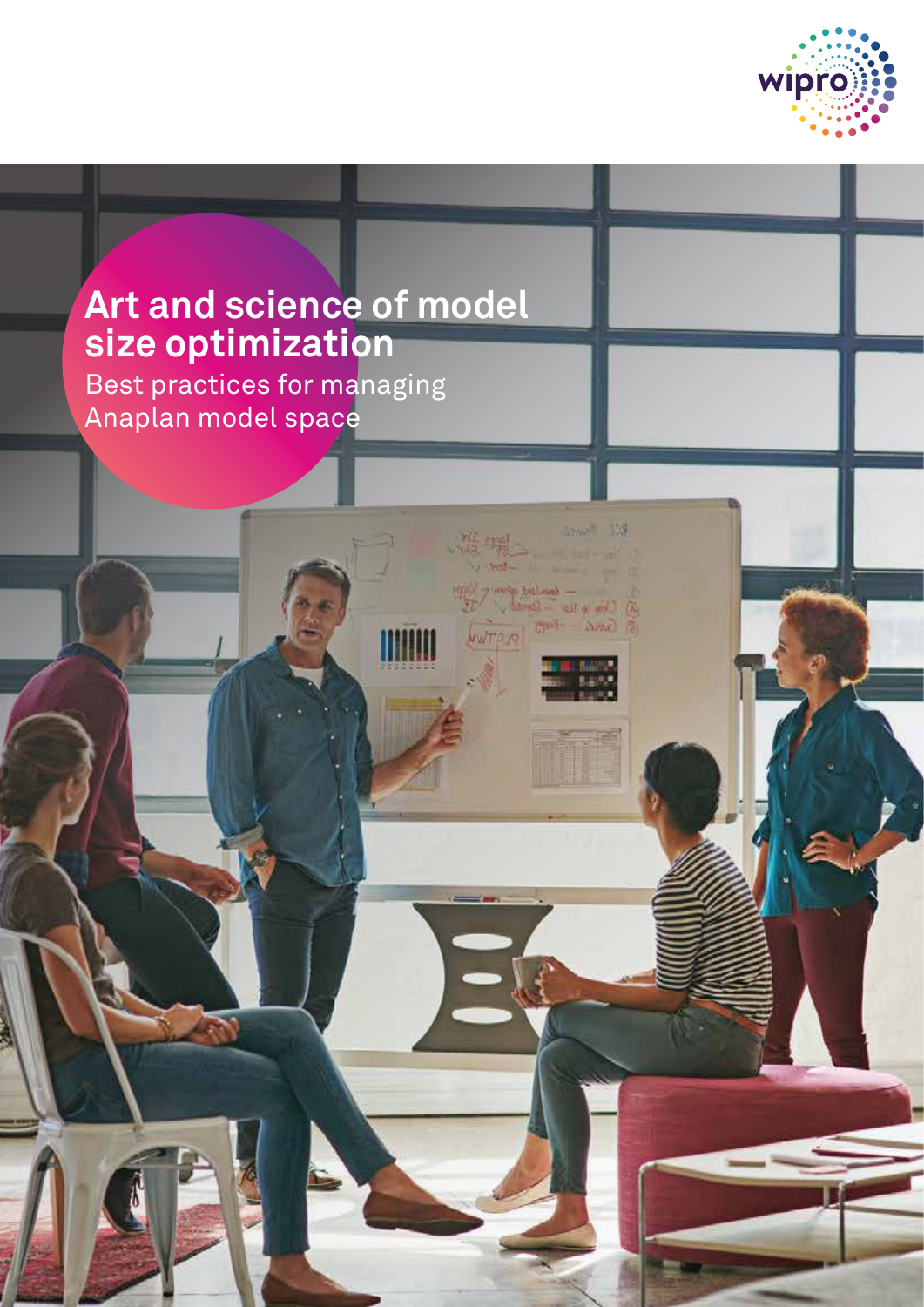Every business needs to have a scalable, reliable model in place that addresses all business functionalities and enables understanding of business performance in real time. With business processes going agile, and the exact ask being seldom clear, it is difficult for the solution architect to size the business model accurately for addressing the requirements.

Anaplan connected planning platform, a Cloud-native solution that supports detailed models, delivers the potential to achieve success in this area. Anaplan models offer desirable levels of module capacity and flexibility to address business needs. Though Anaplan allows high levels of capacity, it is crucial to ensure optimized size while designing models. Excessive model size costs more and involves overheads like data duplication.

Anaplan flexibility can enhance the model, but at the same time, can give a tough time to the architect or model builder in terms of controlling the right size for the model. Hence, it is imperative to follow certain methods meticulously to bring model to the right size that meets the requirements. Points discussed below, followed in chronological order, will drastically reduce the model size and ensure that model builders have followed the most optimized approach to designing and building models.

#### **1. Check on the time settings**

Native time dimension settings works best in most of the cases, except for a few. For instance, if the business would like to view data weekly but compute the month totals based on days and not on weeks, Anaplan has no time settings to address this scenario. Hence, either a custom or a fake time scale has to be created with custom mapping of days to month separately in module to use model calendar settings. Another possible solution is to use Week General Settings but this would not allow certain functions such as Month Value. Best approach in this scenario is to use 4-4-5, 4-5-4 or 5-4-4 time distribution.

#### **2. Take the POC approach**

Proof of Concept approach should be followed as part of design or initial model building to cover the basic functionalities. For e.g. to prove which time dimension settings would work fine, best approach is to do it. Certain pertinent questions that should be answered are:

- What value additional days to month level aggregation would bring that week to month aggregation cannot bring?
- How important is the differential data for the decision making?
- Perform a POC and showcase the aggregation of the numbers from days to month and from weeks to month via small proof of concept. This will tear the facts apart and will provide insight regarding the data.

#### **3. Evaluate usage of custom lists for versions**

Use native versions wherever possible. However, you cannot create subsets against them. There can be certain modules whose dimensionality depends on What-if versions and not actual version. Idea is to create a subset against the custom list of versions. In Figure 1, a subset named s-simulation is created to limit the weekly module size to 151,792,040 Cells (1.43 GB). Actual version being included would increase model size.

#### **4. Go for hierarchy pruning**

There are many instances wherein unnecessary transactional level details are brought into Anaplan. Business should be challenged with questions regarding the relevant list members to be included in Anaplan. If there is a requirement to drill back to the transaction data from the model, then there is a valid reason to hold transactional data.

For instance, a company reduced the number of service business units from 19 to 5, leading to 70% space reduction. They were pruned as they were not needed in the Anaplan model. In Anaplan, all the modules will not contain all the

|                                | <b>Functional Area</b> | Applies To                                                              | Time Soale     | Time Range | <b>Versions</b> | <b>Breakback</b>                                                    | Cell Count  |  |
|--------------------------------|------------------------|-------------------------------------------------------------------------|----------------|------------|-----------------|---------------------------------------------------------------------|-------------|--|
| Dalata Inactive Skil-FSR       |                        | <b>1 Actual FSR Skill</b>                                               | Not Applicable |            |                 | Not Applicable 19th Applicable 14ew Line terms Off                  | 69,397      |  |
| Past Due Analysis-WO Type      | SIMULATIONS:           | Service Dusiness Unit, Work Order Type, What-If Analysis, a Month       |                |            |                 | Past Years+Our Not Applicable 1New Line Items: Off                  | 5,740,000   |  |
| Past Due Analysis- IS Billable | <b>SIMULATIONS</b>     | Service Business Unit, IsBillable, What-If Analysis, s - Territor Month |                |            |                 | Past Years+Cor Not Applicable (New Line Barris, Off.)               | 1.435.200   |  |
| Past Due Analysis WO Status    | <b>SIMULATIONS</b>     | Service Business Unit, Work Order Status, What if Analysis, Month       |                |            |                 | Past Years+Cur Net Applicable New Line hems: Off                    | 2.870.400   |  |
| Time Filter                    | TECHNICAL MODULE       | Users.                                                                  | Week           |            |                 | Model Calendar Not Applicable : New Line hemit: Off                 | 21,340      |  |
| Week Filter                    | TECHNICAL MODULE.      | <b>Users</b>                                                            |                |            |                 | Not Applicable Not Applicable Wot Applicable Mew Line Berra: Off    | 132         |  |
| Work Order Filter              | TECHNICAL MODULE       | What If Analysis, Users, s-Work Onlin-Addre.                            |                |            |                 | Not Applicable 1Not Applicable 1Not Applicable 1Now Line Rems, Off. | 151,792,080 |  |
| Salant - Tambory               |                        | s. Territory L.I. - Aptive                                              |                |            |                 | Not Applicable Not Applicable Not Applicable New Line have: Off     | 575         |  |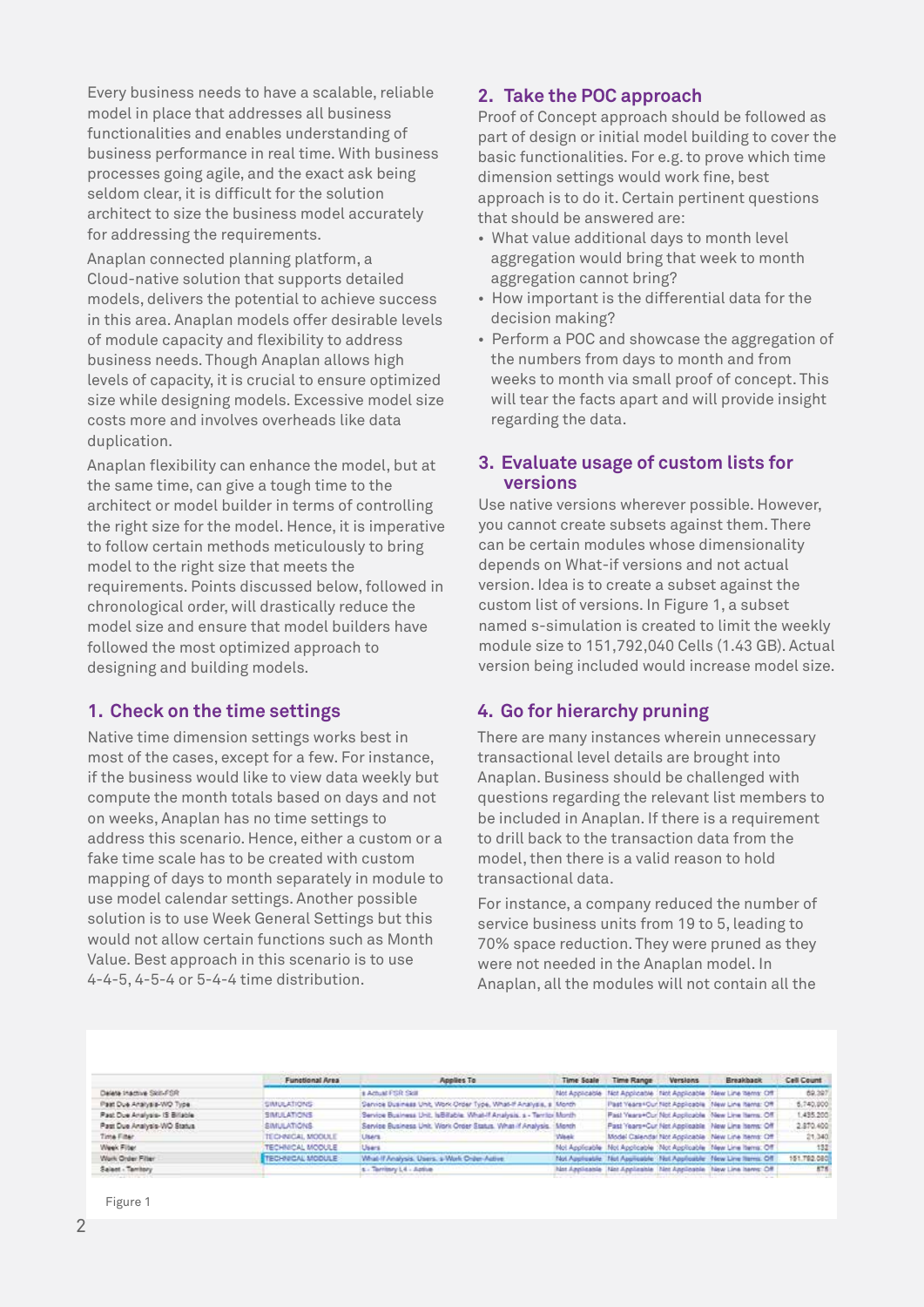lists, it is a careful selection of the lists that would determine the size of the module. The intent should be to bring data that is absolutely relevant and useful rather than copying from the source.

#### **5. Do not cross big lists – Manage dimensionality**

There can be instances where numbered lists which have 200K+ members are required to be built. Anaplan is capable of handling such huge lists, but there could be an issue when the lists crosses other bigger lists for e.g. weekly view for two years  $(53*2 = 106$  Members). This can cause module size to increase.

The approach should be to use numbered list with limited line items. This will bring in control. Identify independent numbered lists to use in separate module to reduce the model size.

#### **6. Use numbered lists**

Usage of normal lists should be encouraged as maintenance issues are less and providing selective access is easier. In many cases, performance and maintenance is much better if you allow sparsity. However, there are situations where user needs control in terms of adding members to the lists. Numbered lists are one of the ways to control sparsity. It also provides flexibility to roll up against the different parents and create virtually a shared instance of the members. Creating multiple levels within numbered lists will help reduce sparsity. For e.g. Country->#Territory->#Sales Rep can help to map the right sales rep against right territory. Maintenance around numbered list should also be developed to provide foolproof system to the users.



Figure2a #Territories->#Sales Rep Figure2b #Sales Rep->#Skills

#### **7. Use numbered lists in combination**

Above example states that not all sales reps belong to all territories. A combination list created between #Territory and #Sales Rep that is dynamically maintained using Actions will reduce sparsity. Dynamic hierarchy management of two numbered lists as combination of lists can be time consuming to implement in some cases but worth implementing in addressing changing needs.

| <b>Belize</b>                       |  |
|-------------------------------------|--|
| WW E&P Compact C                    |  |
| WW_E&P_Compact NS > 630             |  |
| WW_E&P_Compact NSX & NS < 630       |  |
| WW E&P EasyPact EZC                 |  |
| WW E&P I-Line Power Distribution Pa |  |
| WW E&P Masterpact M                 |  |
| WW_E&P_Masterpact NT / NW           |  |
| WW E&P Powerpact H-J-L (equivalen   |  |
| WW_E&P_Powerpact M-P-R (equivale    |  |
| WW_E&P_Powerpact Q/FA/LA (equiva-   |  |
| <b>Julio Gonzalez</b>               |  |
| <b>FWW_ITB_ACRC10x</b>              |  |
| WW_ITB_ACRP10x                      |  |
| WW ITB ACRP50x                      |  |
| WW ITB ACSC10x                      |  |
| ⊦ww itb networkair fm               |  |
| ⊦WW ITB UNIFLAIR AMICO CHILLEI      |  |
| WW_ITB_ACRC50x                      |  |
| WW_ITB_ACRD50x                      |  |
| <b>Gustavo Gonzalez</b>             |  |
|                                     |  |

#### **8. Use subsidiary views in a controlled manner**

Ideally, modules with same dimensionality should be kept separate but there are such scenarios in any engagement where not all the line items in a module follow the same dimensionality, but you are bound to keep them in the same module due to functional reasons. Subsidiary views should be created by changing any one of the following:-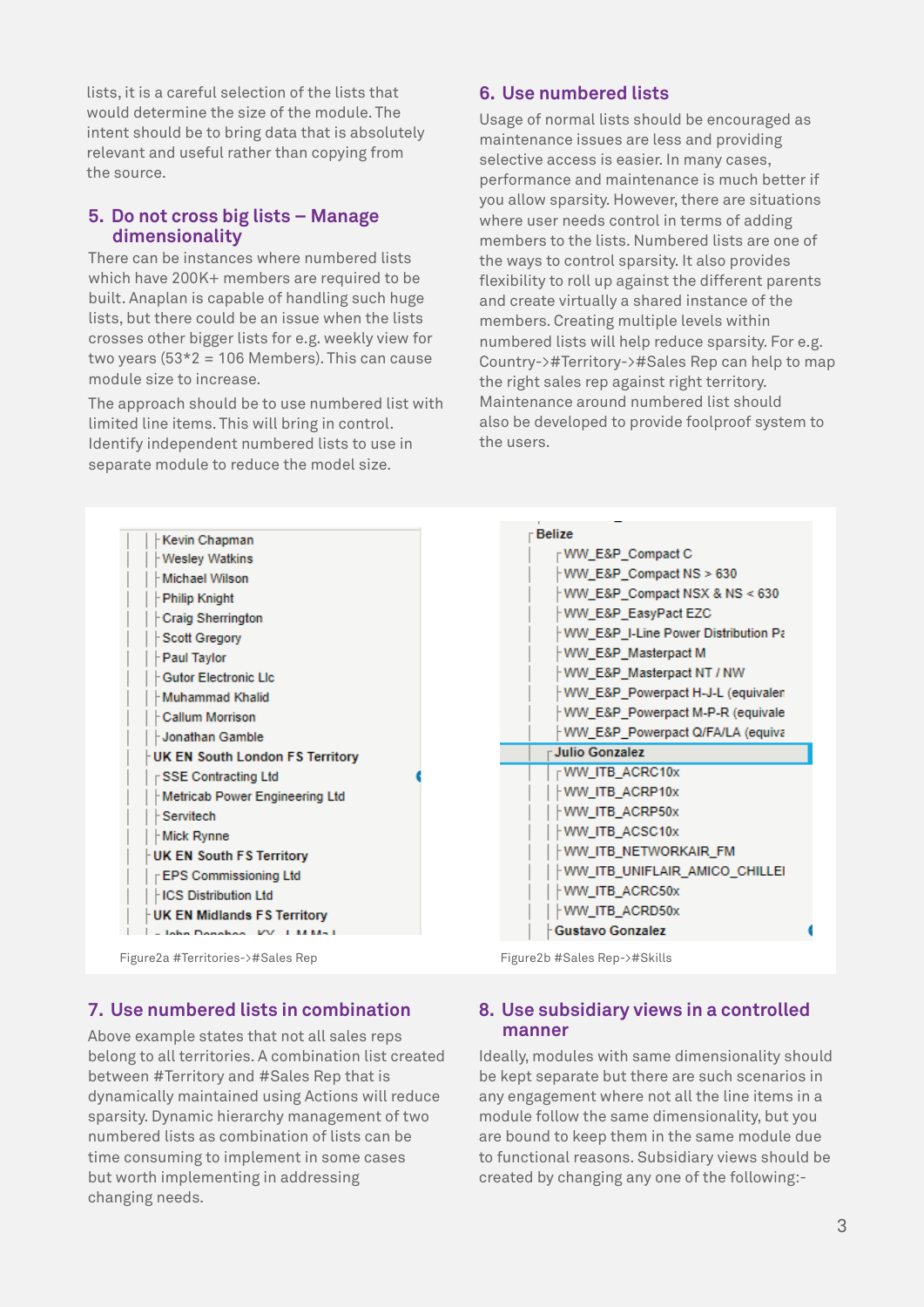- Applies To
- Time Scale
- Time Range

Generally, if the module is a weekly module, monthly level of data has to be captured in line item leading to change in the Time scale for a line item and hence subsidiary view. Imagine the impact of reducing the cell count to 12 from 53 (Month to Week) leading to close to 80% cell count reduction. If the relevant lists are kept against relevant line items, this can create wonders in terms of size reduction. Careful visit to all the modules should be made at the development stage itself.

### **9. Quick check on line items**

Few quick checks on writing complex formula in single line item should be encouraged when working with larger modules. More line items = More cell count. Check the following:-

- Use 'No data' where possible
- Merge line items into single line item if possible by combining formulas, still maintaining readability and traceability
- Bring only relevant dimension values as line item that are key to aggregation for SUM function or LOOKUP function
- Delete unnecessary line-items

|                                     |     | Parent    | <b>Is Summary</b>     | Format           | Applies To                                                            | <b>Time Scale</b> | <b>Time Range</b>     |
|-------------------------------------|-----|-----------|-----------------------|------------------|-----------------------------------------------------------------------|-------------------|-----------------------|
| Graph Module - WO Type (Simulation) |     |           |                       |                  | Service Business Unit, Work Order Type, s - Simulation, s - T Week    |                   | Model Calendar        |
| Unplanned                           |     |           | $\blacktriangleright$ | Number           | Week                                                                  |                   | Model Calendar        |
| Forecast SKU                        |     | Unplanned |                       | Number           | Week                                                                  |                   | Model Calendar        |
| <b>History SKU</b>                  |     |           |                       | Number           | Week                                                                  |                   | Model Calendar        |
| Actual SKU                          |     |           |                       | Number           | Week                                                                  |                   | Model Calendar        |
| Forecast FSB                        | 群   | Unplanned |                       | Humber           | Service Business Unit, s - WOT - FSB, s - Simulation, s - Ten Week    |                   | Model Calendar        |
| <b>History FSB</b>                  | 囲   |           |                       | Number           | Service Business Unit, s - WOT - FSB, s - Simulation, s - Ten Week    |                   | Model Calendar        |
| Actual FSB                          | 屈   |           |                       | Number           | Service Business Unit. s - WOT - FSB. s - Simulation, s - Ten Week    |                   | Model Calendar        |
| <b>Forecast Repair</b>              | 讚   | Unplanned |                       | Number           | Service Business Unit, s - WOT - Repair, a - Simulation, s - T-Week   |                   | Model Calendar        |
| History Repair                      | 饀   |           |                       | Number           | Service Business Unit, s - WOT - Repair, s - Simulation, s - T/Week   |                   | Model Calendar        |
| Actual Repair                       | 鈕   |           |                       | Number           | Service Business Unit s - WOT - Repair s - Simulation s - T/Vieek     |                   | Model Calendar        |
| <b>PM Plan</b>                      |     |           |                       | Number           | Week                                                                  |                   | Model Calendar        |
| PM Plan - Basis Member              | 翌   |           |                       | Coloct Type Re - |                                                                       | Not Applicable    | <b>Not Applicable</b> |
| Opportunity                         |     |           |                       | Number           | Week                                                                  |                   | Model Calendar        |
| Opportunity - Basis Member          | 囲   |           |                       | Object Type Re - |                                                                       | Not Applicable    | Not Applicable        |
| <b>WO Planned Unscheduled</b>       |     |           |                       | Number           | Week                                                                  |                   | Model Calendar        |
| Unscheduled - Basis Member          | 銆   |           |                       | Object Type Re - |                                                                       | Not Applicable    | Not Applicable        |
| WO planned scheduled                |     |           |                       | <b>Number</b>    | Week                                                                  |                   | Model Calendar        |
| Scheduled - Basis Member            | 韶   |           |                       | Object Type Re - |                                                                       | Not Applicable    | Not Applicable        |
| Past Due                            |     |           |                       | Number           | Week <sup>*</sup>                                                     |                   | Model Calendar        |
| Past Due WO - Basis Member          |     |           |                       | Object Type Re   |                                                                       | Not Applicable    | Not Applicable        |
| Capacity                            | 田田田 |           |                       | Number           | Service Business Unit, s - Simulation, s - Territory L4 - Active Week |                   | Model Calendar        |
| Overtime Capacity                   |     |           |                       | Number           | Service Business Unit, s - Simulation, s - Territory L4 - Active Week |                   | Model Calendar        |

#### **10. Use time range as much as possible**

Modules that hold history can be separate from the modules that do not. It would be effective to use time range in such cases. Cut down the module size by using only past years for history module and current year for the planning module and future years for AOP and Forecasting modules. Not all the modules need all the time range and hence this feature is always the easiest to enable model optimization.

| <b>O</b> Delete<br>$P$ Edit<br>C New | # Reorder. ( Refresh Q - |                          |                |                  |              |            |                             |
|--------------------------------------|--------------------------|--------------------------|----------------|------------------|--------------|------------|-----------------------------|
|                                      | <b>Start Period</b>      | <b>Number of Periods</b> | Quarter Totals | Half-Year Totals | Year To Date | Year To Go | <b>Total of All Periods</b> |
| Present years                        | FY18: 1 Jan 2018 1       |                          |                |                  |              |            |                             |
| Past 2 years                         | FY16: 28 Dec 2015 2      |                          |                |                  |              |            |                             |
|                                      |                          |                          |                |                  |              |            |                             |

### **Conclusion**

Model space optimization is not just a science but also an art that requires careful consideration and execution. Optimization should not be an exercise post implementation but should go hand in hand with implementation. Proper check on time settings, evaluating usage of custom lists for different versions, POC approach, hierarchy pruning, managing dimensionality, controlled use 4

of subsidiary view, quality check on line items, maximum usage of time range are the best practices that deserve incorporation in the model to bring it to its optimum size. Business consultancy and customer convincing skills of architect also play an important role in this process. In short, keep it simple!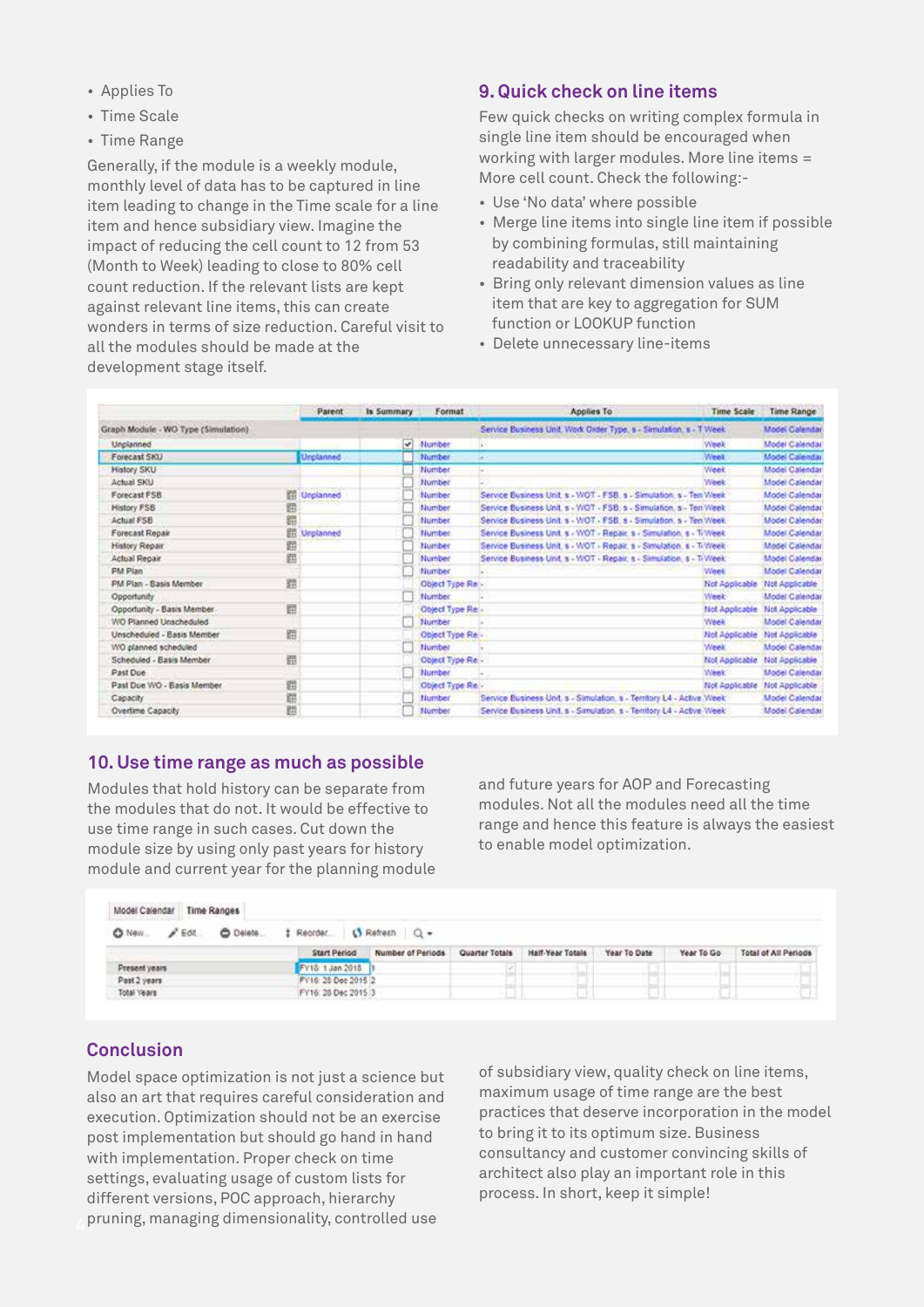## **About the author**

**Mahesh Damani, Manager - Anaplan Practice, Wipro** 

Mahesh has close to 14 years of experience in EPM suite of products. He is PMP® and TOGAF® certified and has sound knowledge on requirement gathering, architecture, system design and green field implementations.